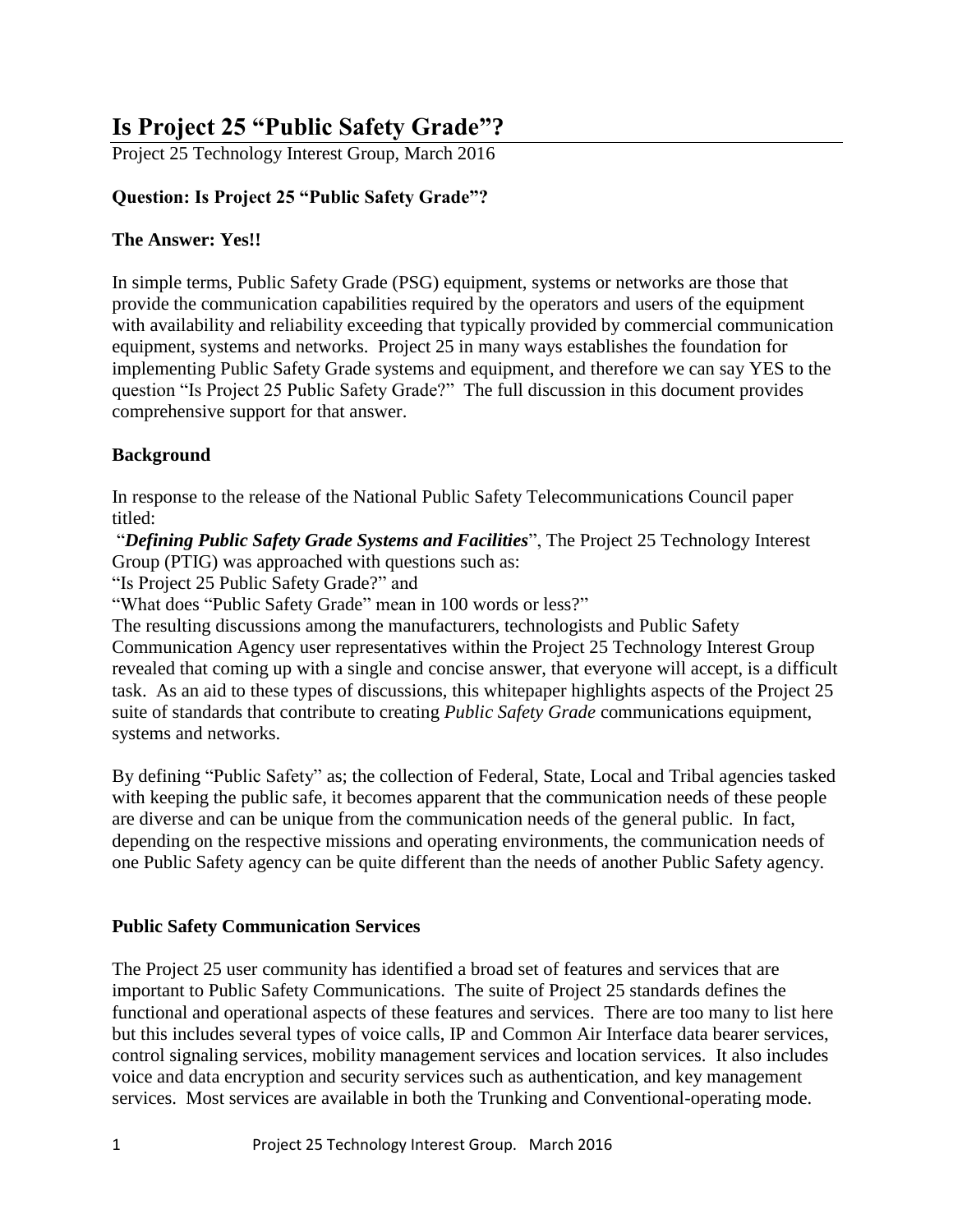#### **Public Safety Communication Configurations**

The suite of Project 25 standards defines a variety of interfaces intended to serve the diverse configuration needs of the Public Safety community. This includes Frequency Division Multiple Access (FDMA) and Time Division Multiple Access (TDMA) air interfaces for communication between radio and dispatcher equipment. Several wire line interfaces provide for connecting system components to form communication systems or for connecting systems into wide area communication networks. These interfaces enable the use of Public Safety features and services in a wide variety of configurations. These configurations range from direct simplex radio-toradio communications to multi-band, multi-channel, multi-site, and statewide-networked configurations. This includes simulcast and voting configurations. These interfaces and configurations serve both Trunking and Conventional operating modes.

#### **Public Safety Performance**

In addition to meeting national and international government spectrum regulations, the suite of Project 25 standards defines additional performance requirements important for Public Safety communications. This includes coverage performance modeling and verification methods, receiver and transmitter performance measurement methods and specifications for both FDMA and TDMA air interfaces. Additionally, it includes voice service access and throughput delay specifications and measurement methods for radios, base stations and Trunking systems. Project 25 also defines a rigorous vocoder intelligibility and background noise performance evaluation process that has resulted in approval of interoperable full rate and half rate digital vocoders.

## **Public Safety Interoperability**

Standards based interoperable communications has become a top requirement for the Public Safety community. The primary purpose of the suite of Project 25 standards is to enable interoperable implementation of the Project 25 features, services and interfaces by multiple manufacturers. As of this writing there are 35 manufacturers providing equipment or services that are designed to one or more aspects of the Project 25 standards. The suite of Project 25 standards includes test documents to ensure repeatable test results using consistent, industry approved test methods. These documents cover performance, message, procedure and protocol conformance testing as well as equipment interoperability testing for the Project 25 features, services and interfaces. Manufacturers, customers, or test labs may use these test documents. To date, all tests included in the Department of Homeland Security's Project 25 Compliance Assessment Program reference Project 25 test documents. This ensures interoperability between equipment produced by different manufacturers and between different Public Safety agencies.

## **Public Safety Grade**

Project 25 equipment, systems and networks can be designed and configured to provide the features, services, interfaces, configurations, operating modes and performance required by Public Safety under conditions that commercial grade public communication equipment and systems are not designed or configured to support. Public Safety Grade communications is the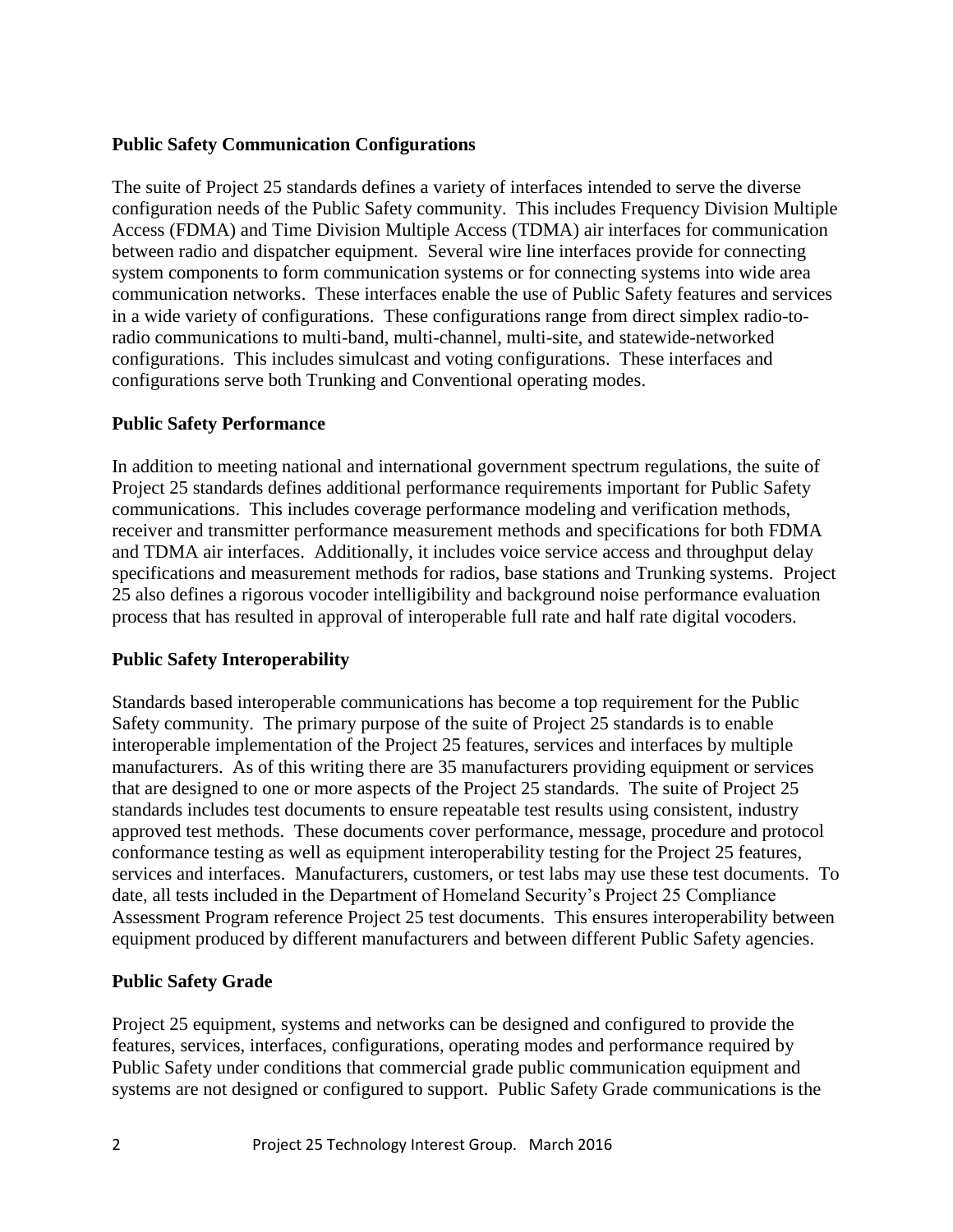subject of the National Public Safety Telecommunications Council (NPSTC) paper published 5/22/14 and titled:

"*Defining Public Safety Grade Systems and Facilities*"

The Project 25 Technology Interest Group fully supports the content of the NPSTC report.

The NPSTC report covers a wide variety of topics and best practices that should be considered by anyone that is purchasing, installing, operating and maintaining communication equipment, systems and networks for use by Public Safety. The principles covered in this report are not unique to Project 25 equipment but the report was created by a variety of public safety, commercial, and industry participants all familiar with North American Public Safety Land Mobile Radio communication systems and equipment including, but not limited to, equipment and systems designed to the Project 25 Suite of Standards.

The following excerpts from the NPSTC report highlight the content and intent of that report:

*"The term "Public Safety Grade" is a conceptual term that refers to the expectation of emergency response providers and practitioners that their equipment and systems will remain operational during and immediately following a major natural or manmade disaster on a local, regional, and nationwide basis."*

*"PSG communications systems are systems that are used by public safety responders and that have been evaluated by public safety officials to provide reliant and resilient operations in the event of natural or manmade disasters or events."*

*"Communications is vital to both public safety field and command personnel during routine, local incidents and even more so during major incidents covering a larger area. Public safety voice LMR networks today are among the most reliable networks available in the United States. Today's commercial wireless networks are not built to the same standard."*

*"Any system builder must carefully consider these best practices and requirements. It is acknowledged that some requirements and recommendations may be impossible to meet at a particular site while others may be economically impractical."*

*"The best practices and requirements provided in this document (the NPSTC document) are intended to address the steps necessary to make a communication site highly available, even in the event of a disaster. They are intended to capture the typical efforts of public safety network builders to "harden" their communication sites with the objective of achieving this high level of service availability."*

*"This report seeks to further define the phrase "Public Safety Grade" and to provide measurable characteristics which would differentiate a mission critical communications system from a standard or commercial grade network."*

#### **Summary**

The Public Safety Community requires a wide variety of interoperable, standards based Communication Services, Configurations, and Capabilities with well-defined performance,